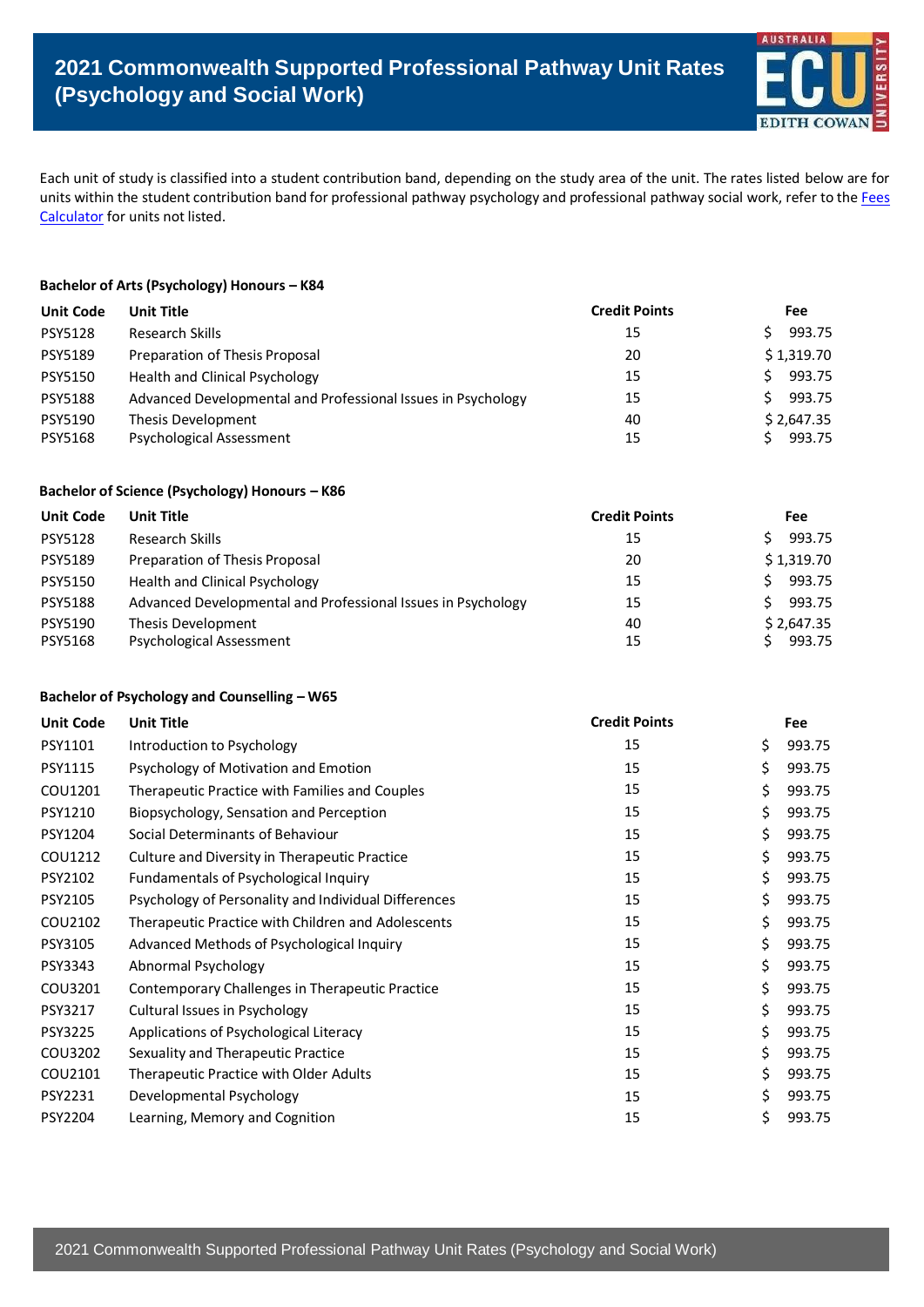

## **Bachelor of Psychology, Criminology and Justice – W73**

| <b>Unit Code</b> | <b>Unit Title</b>                                    | <b>Credit Points</b> | Fee          |
|------------------|------------------------------------------------------|----------------------|--------------|
| PSY1101          | Introduction to Psychology                           | 15                   | \$<br>993.75 |
| PSY1115          | Psychology of Motivation and Emotion                 | 15                   | \$<br>993.75 |
| PSY1210          | Biopsychology, Sensation and Perception              | 15                   | 993.75       |
| PSY1204          | Social Determinants of Behaviour                     | 15                   | \$<br>993.75 |
| PSY2102          | Fundamentals of Psychological Inquiry                | 15                   | \$<br>993.75 |
| PSY2105          | Psychology of Personality and Individual Differences | 15                   | \$<br>993.75 |
| PSY2231          | Developmental Psychology                             | 15                   | \$<br>993.75 |
| PSY2204          | Learning, Memory and Cognition                       | 15                   | \$<br>993.75 |
| PSY3105          | Advanced Methods of Psychological Inquiry            | 15                   | \$<br>993.75 |
| PSY3343          | Abnormal Psychology                                  | 15                   | \$<br>993.75 |
| PSY3217          | Cultural Issues in Psychology                        | 15                   | 993.75       |
| <b>PSY3225</b>   | Applications of Psychological Literacy               | 15                   | \$<br>993.75 |

# **Bachelor of Psychology – W74**

| <b>Unit Code</b> | <b>Unit Title</b>                                              | <b>Credit Points</b> | Fee          |
|------------------|----------------------------------------------------------------|----------------------|--------------|
| PSY1101          | Introduction to Psychology                                     | 15                   | \$<br>993.75 |
| PSY1115          | Psychology of Motivation and Emotion                           | 15                   | \$<br>993.75 |
| PSY1210          | Biopsychology, Sensation and Perception                        | 15                   | \$<br>993.75 |
| PSY1204          | Social Determinants of Behaviour                               | 15                   | \$<br>993.75 |
| PSY2102          | Fundamentals of Psychological Inquiry                          | 15                   | \$<br>993.75 |
| PSY2105          | Psychology of Personality and Individual Differences           | 15                   | \$<br>993.75 |
| PSY2231          | Developmental Psychology                                       | 15                   | \$<br>993.75 |
| PSY2204          | Learning, Memory and Cognition                                 | 15                   | \$<br>993.75 |
| PSY3105          | Advanced Methods of Psychological Inquiry                      | 15                   | \$<br>993.75 |
| PSY3343          | Abnormal Psychology                                            | 15                   | \$<br>993.75 |
| PSY3217          | Cultural Issues in Psychology                                  | 15                   | \$<br>993.75 |
| <b>PSY3225</b>   | Applications of Psychological Literacy                         | 15                   | \$<br>993.75 |
| COU1201          | Therapeutic Practice with Families and Couples                 | 15                   | \$<br>993.75 |
| COU1212          | Culture and Diversity in Therapeutic Practice                  | 15                   | \$<br>993.75 |
| COU2101          | Therapeutic Practice with Older Adults                         | 15                   | \$<br>993.75 |
| COU2102          | Therapeutic Practice with Children and Adolescents             | 15                   | \$<br>993.75 |
| COU3201          | Contemporary Challenges in Therapeutic Practice                | 15                   | \$<br>993.75 |
| COU3202          | Sexuality and Therapeutic Practice                             | 15                   | \$<br>993.75 |
| CRI2116          | <b>Health and Welfare After Trauma</b>                         | 15                   | \$<br>993.75 |
| SPS2622          | Psychology of Sport, Exercise and Health                       | 15                   | \$<br>993.75 |
| SPS3101          | Psychology of Sport and Exercise                               | 15                   | \$<br>993.75 |
| SPS3120          | Psycho-social Aspects in Physical Activity and Chronic Disease | 15                   | \$<br>993.75 |
| SWK2104          | Human Behaviour in the Social Environment                      | 15                   | \$<br>993.75 |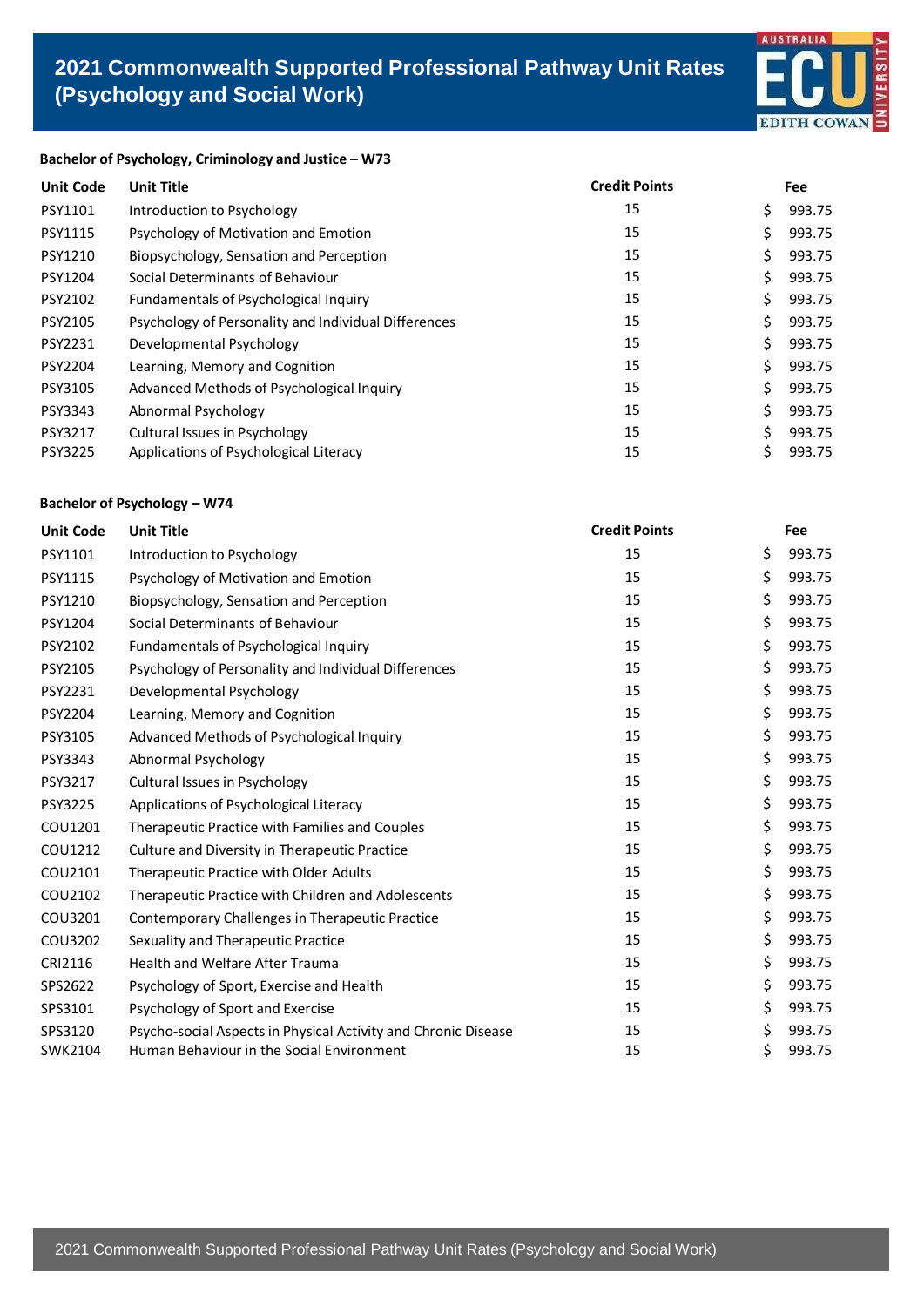

# **Bachelor of Commerce/Bachelor of Psychology – W75**

| <b>Unit Code</b> | <b>Unit Title</b>                                              | <b>Credit Points</b> | Fee          |
|------------------|----------------------------------------------------------------|----------------------|--------------|
| PSY3217          | Cultural Issues in Psychology                                  | 15                   | \$<br>993.75 |
| PSY3225          | Applications of Psychological Literacy                         | 15                   | \$<br>993.75 |
| PSY3343          | Abnormal Psychology                                            | 15                   | \$<br>993.75 |
| PSY3105          | Advanced Methods of Psychological Inquiry                      | 15                   | \$<br>993.75 |
| PSY2231          | Developmental Psychology                                       | 15                   | \$<br>993.75 |
| PSY2204          | Learning, Memory and Cognition                                 | 15                   | \$<br>993.75 |
| PSY2105          | Psychology of Personality and Individual Differences           | 15                   | \$<br>993.75 |
| PSY2102          | Fundamentals of Psychological Inquiry                          | 15                   | \$<br>993.75 |
| PSY1204          | Social Determinants of Behaviour                               | 15                   | \$<br>993.75 |
| PSY1210          | Biopsychology, Sensation and Perception                        | 15                   | \$<br>993.75 |
| PSY1115          | Psychology of Motivation and Emotion                           | 15                   | \$<br>993.75 |
| PSY1101          | Introduction to Psychology                                     | 15                   | \$<br>993.75 |
| COU1201          | Therapeutic Practice with Families and Couples                 | 15                   | \$<br>993.75 |
| COU1212          | Culture and Diversity in Therapeutic Practice                  | 15                   | \$<br>993.75 |
| COU2101          | Therapeutic Practice with Older Adults                         | 15                   | \$<br>993.75 |
| COU2102          | Therapeutic Practice with Children and Adolescents             | 15                   | \$<br>993.75 |
| COU3201          | Contemporary Challenges in Therapeutic Practice                | 15                   | \$<br>993.75 |
| COU3202          | Sexuality and Therapeutic Practice                             | 15                   | \$<br>993.75 |
| CRI2116          | <b>Health and Welfare After Trauma</b>                         | 15                   | \$<br>993.75 |
| SPS2622          | Psychology of Sport, Exercise and Health                       | 15                   | \$<br>993.75 |
| SPS3101          | Psychology of Sport and Exercise                               | 15                   | \$<br>993.75 |
| SPS3120          | Psycho-social Aspects in Physical Activity and Chronic Disease | 15                   | \$<br>993.75 |
| SWK2104          | Human Behaviour in the Social Environment                      | 15                   | \$<br>993.75 |

# **Bachelor of Laws/Bachelor of Psychology - W83**

| <b>Unit Code</b> | <b>Unit Title</b>                                    | <b>Credit Points</b> | <b>Fee</b>   |
|------------------|------------------------------------------------------|----------------------|--------------|
| PSY1101          | Introduction to Psychology                           | 15                   | \$<br>993.75 |
| <b>PSY1115</b>   | Psychology of Motivation and Emotion                 | 15                   | \$<br>993.75 |
| PSY1210          | Biopsychology, Sensation and Perception              | 15                   | \$<br>993.75 |
| PSY1204          | Social Determinants of Behaviour                     | 15                   | \$<br>993.75 |
| PSY2102          | Fundamentals of Psychological Inquiry                | 15                   | \$<br>993.75 |
| PSY2105          | Psychology of Personality and Individual Differences | 15                   | \$<br>993.75 |
| PSY2204          | Learning, Memory and Cognition                       | 15                   | \$<br>993.75 |
| PSY2231          | Developmental Psychology                             | 15                   | \$<br>993.75 |
| PSY3105          | Advanced Methods of Psychological Inquiry            | 15                   | \$<br>993.75 |
| PSY3343          | Abnormal Psychology                                  | 15                   | \$<br>993.75 |
| PSY3217          | Cultural Issues in Psychology                        | 15                   | 993.75       |
| <b>PSY3225</b>   | Applications of Psychological Literacy               | 15                   | 993.75       |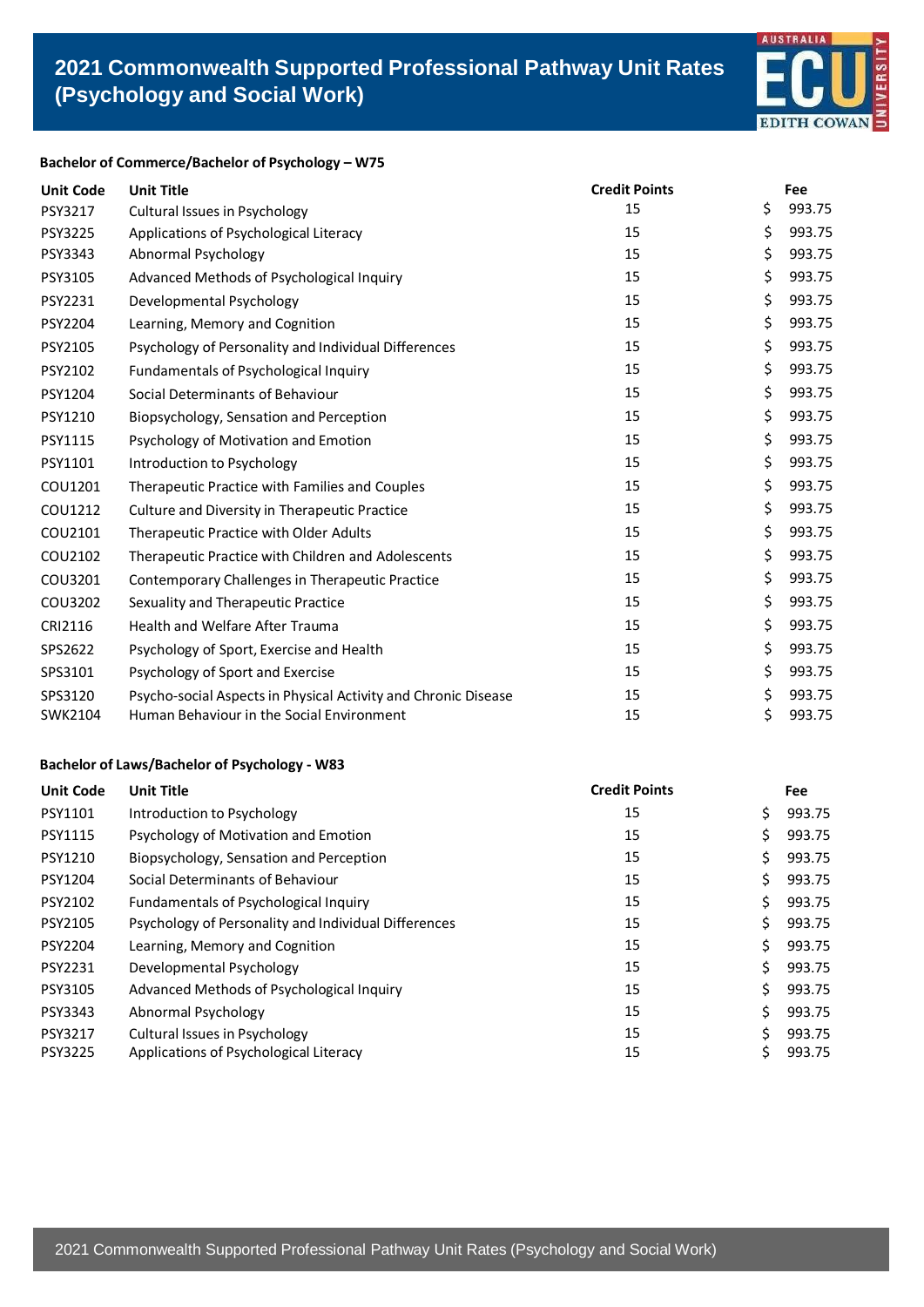

#### **Bachelor of Youth Work – C57 (Page 1 of 2)**

| <b>Unit Code</b> | <b>Unit Title</b>                                                | <b>Credit Points</b> | Fee          |
|------------------|------------------------------------------------------------------|----------------------|--------------|
| <b>YWK1220</b>   | Youth Issues                                                     | 15                   | \$<br>993.75 |
| CSV1103          | Interpersonal and Helping Skills                                 | 15                   | \$<br>993.75 |
| <b>YWK1101</b>   | Principles of Youth Work                                         | 15                   | \$<br>993.75 |
| CSV1203          | Working with Groups                                              | 15                   | \$<br>993.75 |
| <b>YWK2113</b>   | Youth Work Professional Placement                                | 30                   | \$1,987.50   |
| CSV2109          | Vulnerable People and Communities                                | 15                   | \$<br>993.75 |
| CSV2116          | <b>Ethics in Human Services</b>                                  | 15                   | \$<br>993.75 |
| <b>YWK3203</b>   | Theories of Youth                                                | 15                   | \$<br>993.75 |
| YWK3107          | Ideology and Youth Work Practice                                 | 15                   | \$<br>993.75 |
| <b>YWK3231</b>   | <b>Strategies for Social Change</b>                              | 15                   | \$<br>993.75 |
| <b>YWK3211</b>   | Inclusive Youth Work Practice                                    | 15                   | \$<br>993.75 |
| SWK1115          | Social Inclusion and People with Intellectual Disabilities       | 15                   | \$<br>993.75 |
| RPS1130          | Rural, Regional and Remote Community Development                 | 15                   | \$<br>993.75 |
| SWK1106          | Psychology for Social Work                                       | 15                   | \$<br>993.75 |
| SWK1107          | Introduction to Australian Society                               | 15                   | \$<br>993.75 |
| SWK1110          | Introduction to Professional Practice                            | 15                   | \$<br>993.75 |
| SWK1112          | <b>Introduction to Social Research</b>                           | 15                   | \$<br>993.75 |
| SWK2010          | Theory and Practice for Child Protection                         | 15                   | \$<br>993.75 |
| SWK2108          | <b>Addictions and Practice</b>                                   | 15                   | \$<br>993.75 |
| SWK2114          | Community Health and Well-being                                  | 15                   | \$<br>993.75 |
| SWK2115          | Human Rights and Social Justice                                  | 15                   | \$<br>993.75 |
| SWK2116          | Gender, Families and Professional Practice                       | 15                   | \$<br>993.75 |
| SWK3110          | <b>Organisational Contexts</b>                                   | 15                   | \$<br>993.75 |
| SWK3112          | Social Work Theory and Practice 1: Advanced Interpersonal Skills | 15                   | \$<br>993.75 |
| SWK3113          | Social Work and Mental Health                                    | 15                   | \$<br>993.75 |
| SWK3121          | Social Work Theory and Practice 2: A Focus on Theories           | 15                   | \$<br>993.75 |
| SWK3116          | Field Placement 1                                                | 45                   | \$2,981.25   |
| CHN1101          | Ecology of Children and Families 1                               | 15                   | \$<br>993.75 |
| CHN1102          | Ecology of Children and Families 2                               | 15                   | \$<br>993.75 |
| CHN1103          | Working with Infants and Toddlers                                | 15                   | \$<br>993.75 |
| CHN3130          | Purpose of Play                                                  | 15                   | \$<br>993.75 |
| CHN3203          | <b>Child Rearing</b>                                             | 15                   | \$<br>993.75 |
| CSV3109          | <b>Vulnerable People and Communities</b>                         | 15                   | \$<br>993.75 |
| <b>CHN3113</b>   | Children and Family Studies Professional Placement               | 30                   | \$1,987.50   |
| ADS3252          | Addiction Studies: Counselling Skills 1                          | 15                   | \$<br>993.75 |
| ADS3351          | Addiction Studies: Counselling Skills 2                          | 15                   | \$<br>993.75 |
| COU0102          | Self Development 1                                               | 15                   | \$<br>993.75 |
| COU0105          | Self Development 2                                               | 15                   | \$<br>993.75 |
| COU1101          | <b>Dynamic Models of Counselling</b>                             | 15                   | \$<br>993.75 |
| COU1102          | Self Development 1                                               | 15                   | \$<br>993.75 |
| COU3101          | <b>Humanistic Models of Counselling</b>                          | 15                   | \$<br>993.75 |
| COU3102          | Self Development 2                                               | 15                   | \$<br>993.75 |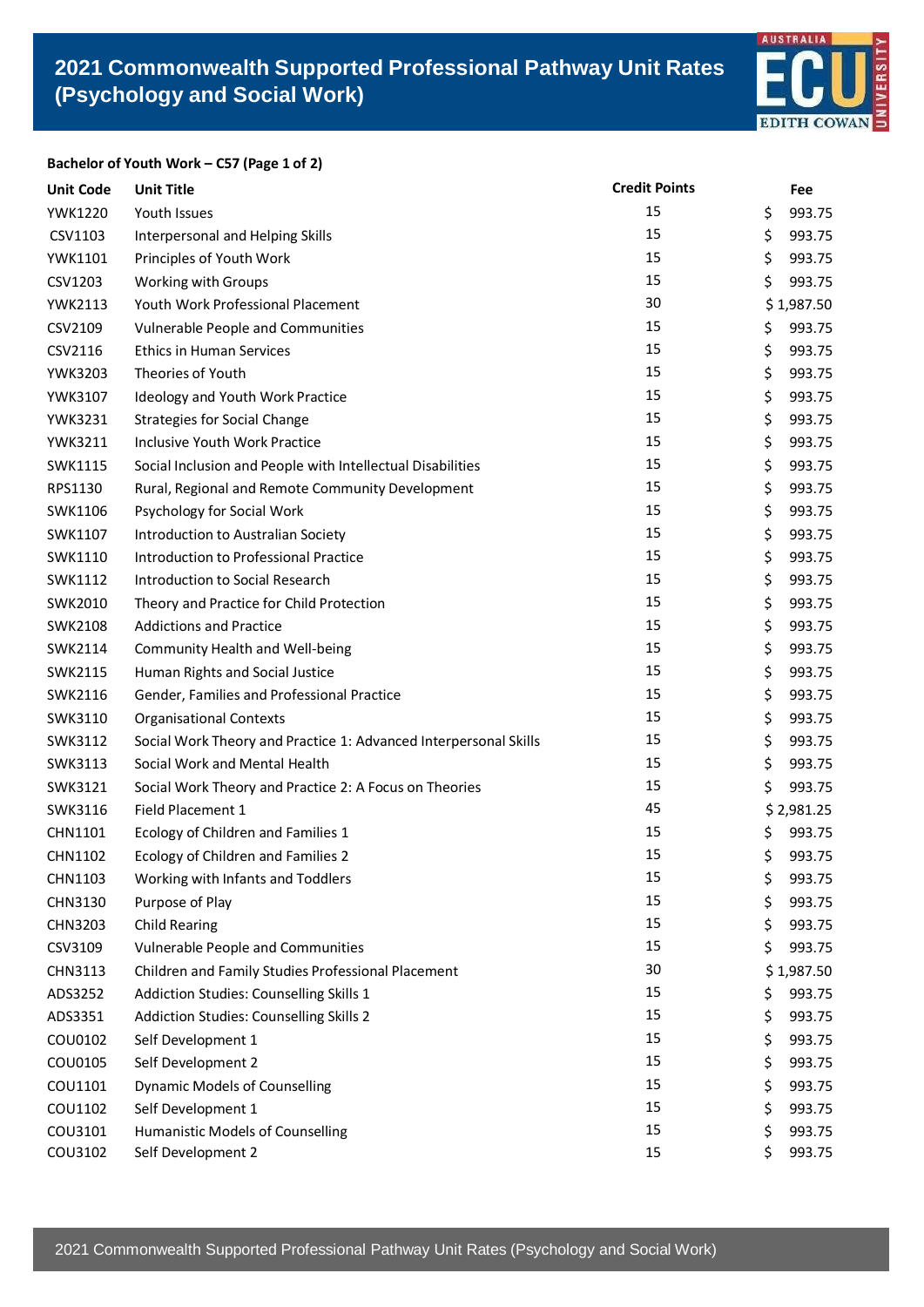

# **Bachelor of Youth Work – C57 (Page 2 of 2)**

| <b>Unit Code</b> | <b>Unit Title</b>                               | <b>Credit Points</b> |     | <b>Fee</b> |
|------------------|-------------------------------------------------|----------------------|-----|------------|
| COU3105          | Psychodynamic Concepts into Practice            | 15                   | Ś.  | 993.75     |
| COU3106          | Skills Training in Humanistic Counselling       | 15                   | Ś   | 993.75     |
| CSV1101          | Introduction to Community Work                  | 15                   | \$. | 993.75     |
| CSV2111          | <b>Community Development</b>                    | 15                   | Ś.  | 993.75     |
| CSV2115          | Leadership and Management in Community Services | 15                   | Ś.  | 993.75     |
| CSV3101          | Social Policy                                   | 15                   | \$  | 993.75     |
| CSV3111          | Community Development                           | 15                   | Ś.  | 993.75     |
| <b>HSA2113</b>   | Delivery Methods in the Human Services          | 15                   | Ś.  | 993.75     |
| <b>CHN3206</b>   | Designing Family Support Programmes             | 15                   | Š.  | 993.75     |
| CSV3113          | <b>Professional Placement</b>                   | 30                   |     | \$1,987.50 |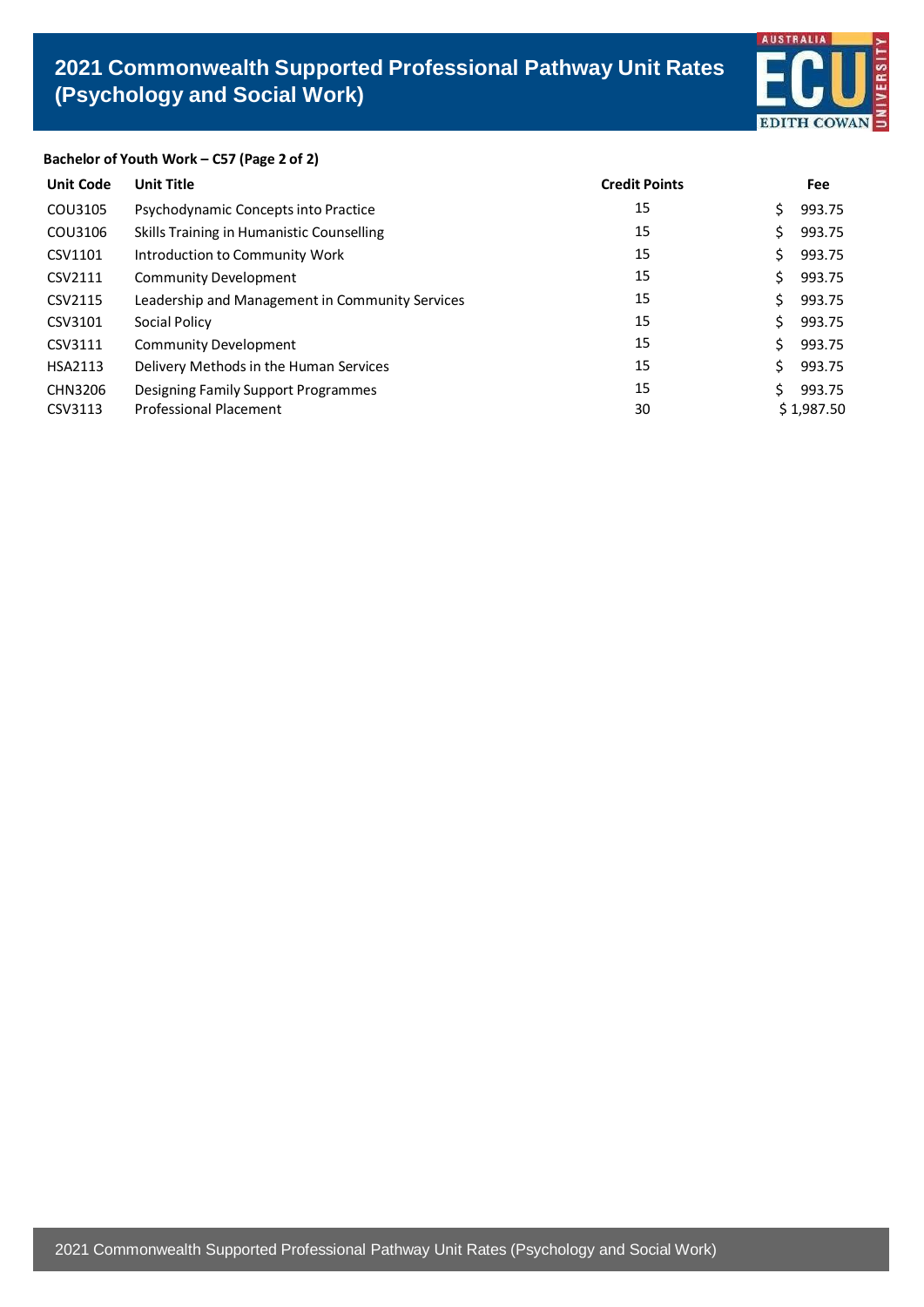

**Bachelor of Social Science – C58 (Page 1 of 2) Unit Code Unit Title Credit Points Fee** YWK1220 Youth Issues 2008 15 5 993.75 CSV1103 Interpersonal and Helping Skills 15 15 15 16 1993.75 YWK1101 Principles of Youth Work 15 393.75 CSV1203 Working with Groups 15 3993.75 YWK2113 Youth Work Professional Placement 30 30 \$ 1,987.50 CSV2109 Vulnerable People and Communities 15 15 15 5 993.75  $CSV2116$  Ethics in Human Services 2008 15  $\frac{15}{5}$  993.75 YWK3203 Theories of Youth 15 993.75 YWK3107 Ideology and Youth Work Practice 15 15 5 993.75 YWK3231 Strategies for Social Change 15 and 15 3 993.75 YWK3211 Inclusive Youth Work Practice 15 15 \$ 993.75 SWK1115 Social Inclusion and People with Intellectual Disabilities 15 15 5 993.75 RPS1130 Rural, Regional and Remote Community Development 15 15 \$ 993.75 SWK1106 Psychology for Social Work 15 3 993.75 SWK1107 Introduction to Australian Society 15 15 5 993.75 SWK1110 Introduction to Professional Practice 15 15 15 5 993.75 SWK1112 Introduction to Social Research 15 15 5 993.75 SWK2010 Theory and Practice for Child Protection 15 15 \$ 993.75 SWK2108 Addictions and Practice 15 and 200 and 200 and 200 and 200 and 200 and 200 and 200 and 200 and 200 and 200 and 200 and 200 and 200 and 200 and 200 and 200 and 200 and 200 and 200 and 200 and 200 and 200 and 200 and SWK2114 Community Health and Well-being 15 15 15 15 16 17 17 17 18 18 1993.75 SWK2115 Human Rights and Social Justice 15 15 5 993.75 SWK2116 Gender, Families and Professional Practice 15 15 5 993.75 SWK3110 Organisational Contexts 15 393.75 SWK3112 Social Work Theory and Practice 1: Advanced Interpersonal Skills 15 15 \$ 993.75 SWK3113 Social Work and Mental Health 15 15 15 16 17 17 17 18 18 1993.75 SWK3121 Social Work Theory and Practice 2: A Focus on Theories 15 15 \$ 993.75 SWK3116 Field Placement 1 6 and 5 3,981.25 CHN1101 Ecology of Children and Families 1 15 \$ 993.75 CHN1102 Ecology of Children and Families 2 15 15 5 993.75 CHN1103 Working with Infants and Toddlers 15 15 5 993.75

| CHN3130        | Purpose of Play                                    |    |    |            |
|----------------|----------------------------------------------------|----|----|------------|
|                |                                                    | 15 | \$ | 993.75     |
| CHN3203        | Child Rearing                                      | 15 | \$ | 993.75     |
| CSV3109        | Vulnerable People and Communities                  | 15 | \$ | 993.75     |
| <b>CHN3113</b> | Children and Family Studies Professional Placement | 30 |    | \$1,987.50 |
| ADS3252        | Addiction Studies: Counselling Skills 1            | 15 | \$ | 993.75     |
| ADS3351        | Addiction Studies: Counselling Skills 2            | 15 | \$ | 993.75     |
| COU0102        | Self Development 1                                 | 15 | \$ | 993.75     |
| COU0105        | Self Development 2                                 | 15 | \$ | 993.75     |
| COU1101        | Dynamic Models of Counselling                      | 15 | Ś. | 993.75     |
| COU1102        | Self Development 1                                 | 15 | \$ | 993.75     |
| COU3101        | <b>Humanistic Models of Counselling</b>            | 15 | Ś  | 993.75     |
| COU3102        | Self Development 2                                 | 15 | \$ | 993.75     |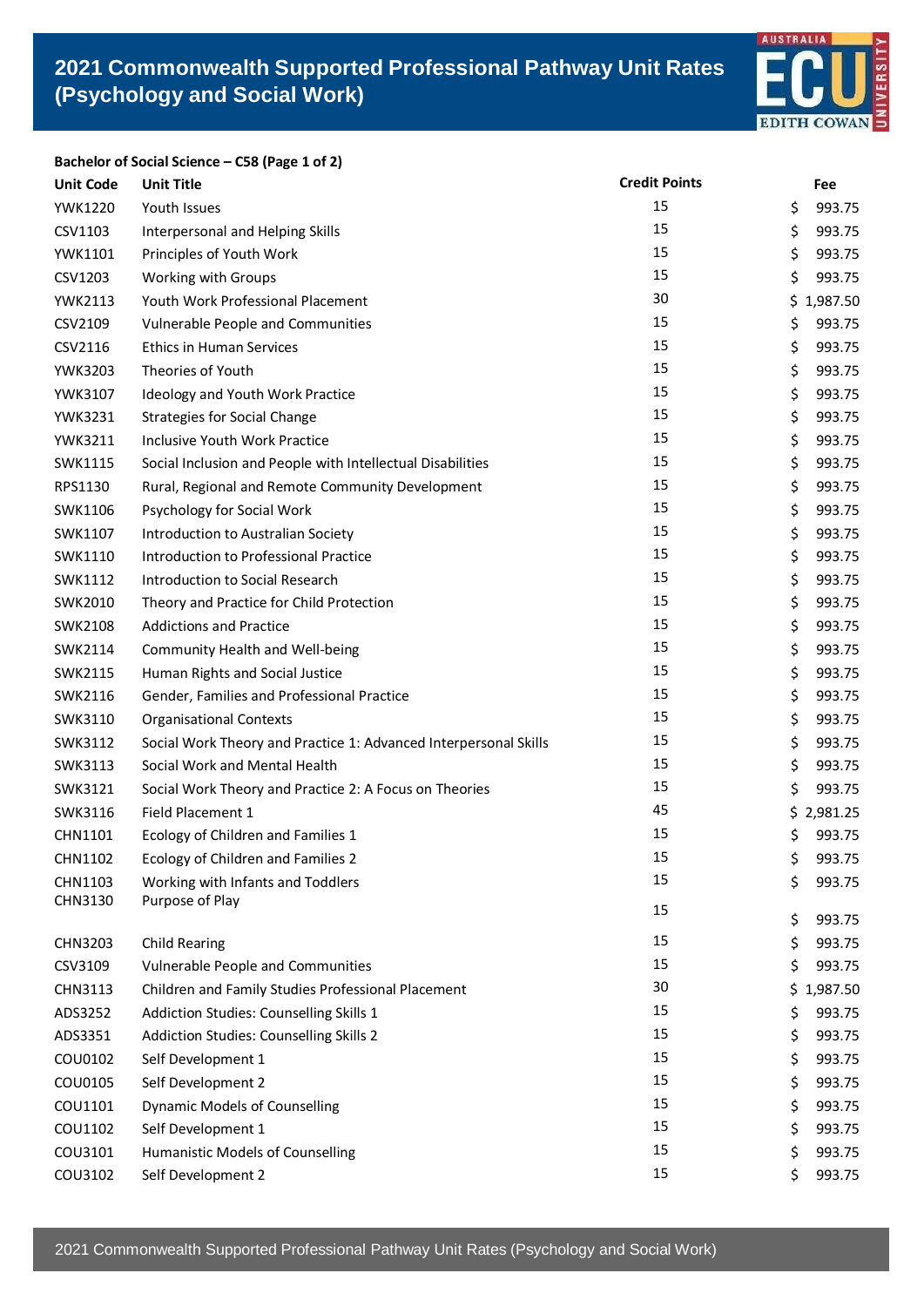

# **Bachelor of Social Science – C58 (Page 2 of 2)**

| <b>Unit Code</b> | <b>Unit Title</b>                               | <b>Credit Points</b> |    | <b>Fee</b> |
|------------------|-------------------------------------------------|----------------------|----|------------|
| COU3105          | Psychodynamic Concepts into Practice            | 15                   | \$ | 993.75     |
| COU3106          | Skills Training in Humanistic Counselling       | 15                   | \$ | 993.75     |
| CSV1101          | Introduction to Community Work                  | 15                   | \$ | 993.75     |
| CSV2111          | <b>Community Development</b>                    | 15                   | \$ | 993.75     |
| CSV2115          | Leadership and Management in Community Services | 15                   | Ś. | 993.75     |
| CSV3101          | Social Policy                                   | 15                   | Ś. | 993.75     |
| CSV3111          | Community Development                           | 15                   | \$ | 993.75     |
| <b>HSA2113</b>   | Delivery Methods in the Human Services          | 15                   | Ś. | 993.75     |
| CHN3206          | Designing Family Support Programmes             | 15                   | Ś. | 993.75     |
| CSV3113          | <b>Professional Placement</b>                   | 30                   |    | \$1,987.50 |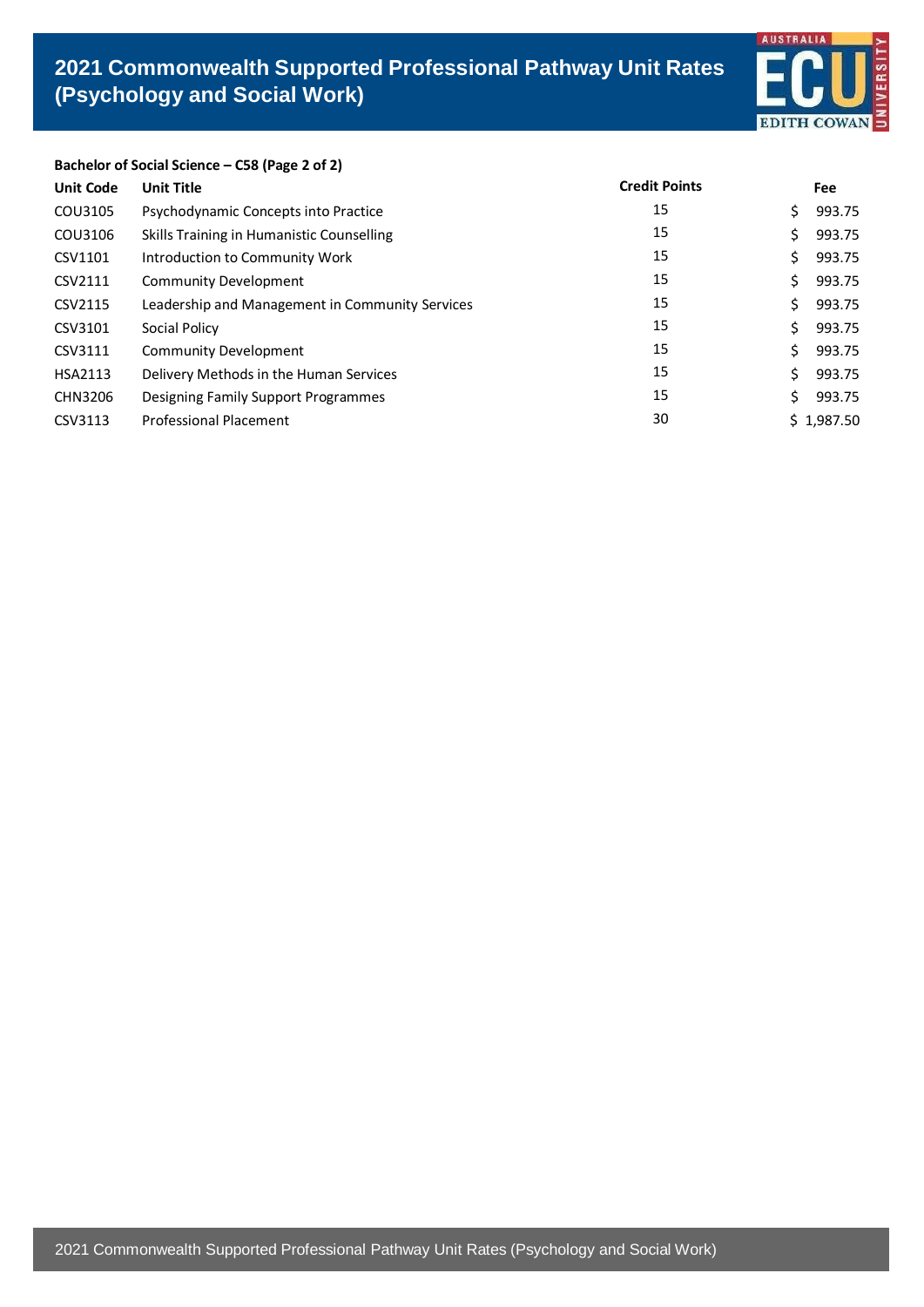# **2021 Commonwealth Supported Professional Pathway Unit Rates (Psychology and Social Work)**



# **Bachelor of Social Work – K41**

| <b>Unit Code</b> | <b>Unit Title</b>                                                | <b>Credit Points</b> |     | Fee      |
|------------------|------------------------------------------------------------------|----------------------|-----|----------|
| SWK1115          | Social Inclusion and People with Intellectual Disabilities       | 15                   | \$  | 993.75   |
| SWK1106          | Psychology for Social Work                                       | 15                   | \$  | 993.75   |
| SWK1110          | Introduction to Professional Practice                            | 15                   | \$  | 993.75   |
| SWK1112          | Introduction to Social Research                                  | 15                   | \$  | 993.75   |
| RPS1130          | Rural, Regional and Remote Community Development                 | 15                   | \$  | 993.75   |
| SWK1107          | Introduction to Australian Society                               | 15                   | \$  | 993.75   |
| <b>SWK2108</b>   | <b>Addictions and Practice</b>                                   | 15                   | \$  | 993.75   |
| SWK2116          | Gender, Families and Professional Practice                       | 15                   | \$  | 993.75   |
| SWK2010          | Theory and Practice for Child Protection                         | 15                   | \$  | 993.75   |
| SWK2114          | Community Health and Well-being                                  | 15                   | \$  | 993.75   |
| SWK2115          | Human Rights and Social Justice                                  | 15                   | \$  | 993.75   |
| SWK3110          | <b>Organisational Contexts</b>                                   | 15                   | \$  | 993.75   |
| SWK3112          | Social Work Theory and Practice 1: Advanced Interpersonal Skills | 15                   | \$  | 993.75   |
| SWK3113          | Social Work and Mental Health                                    | 15                   | \$  | 993.75   |
| SWK3116          | Field Placement 1                                                | 45                   | \$. | 2 981.25 |
| SWK3121          | Social Work Theory and Practice 2: A Focus on Theories           | 15                   | \$  | 993.75   |
| SWK4110          | Legal and Ethical Practice                                       | 15                   | \$  | 993.75   |
| SWK4111          | Social Work Theory and Practice 3: Collective Interventions      | 15                   | \$  | 993.75   |
| SWK4120          | Social Work Project                                              | 15                   | \$  | 993.75   |
| SWK4116          | <b>Field Placement 2</b>                                         | 45                   | \$  | 2 981.25 |
| SWK4121          | Social Work Theory and Practice 4: Activism and Social Change    | 15                   | \$  | 993.75   |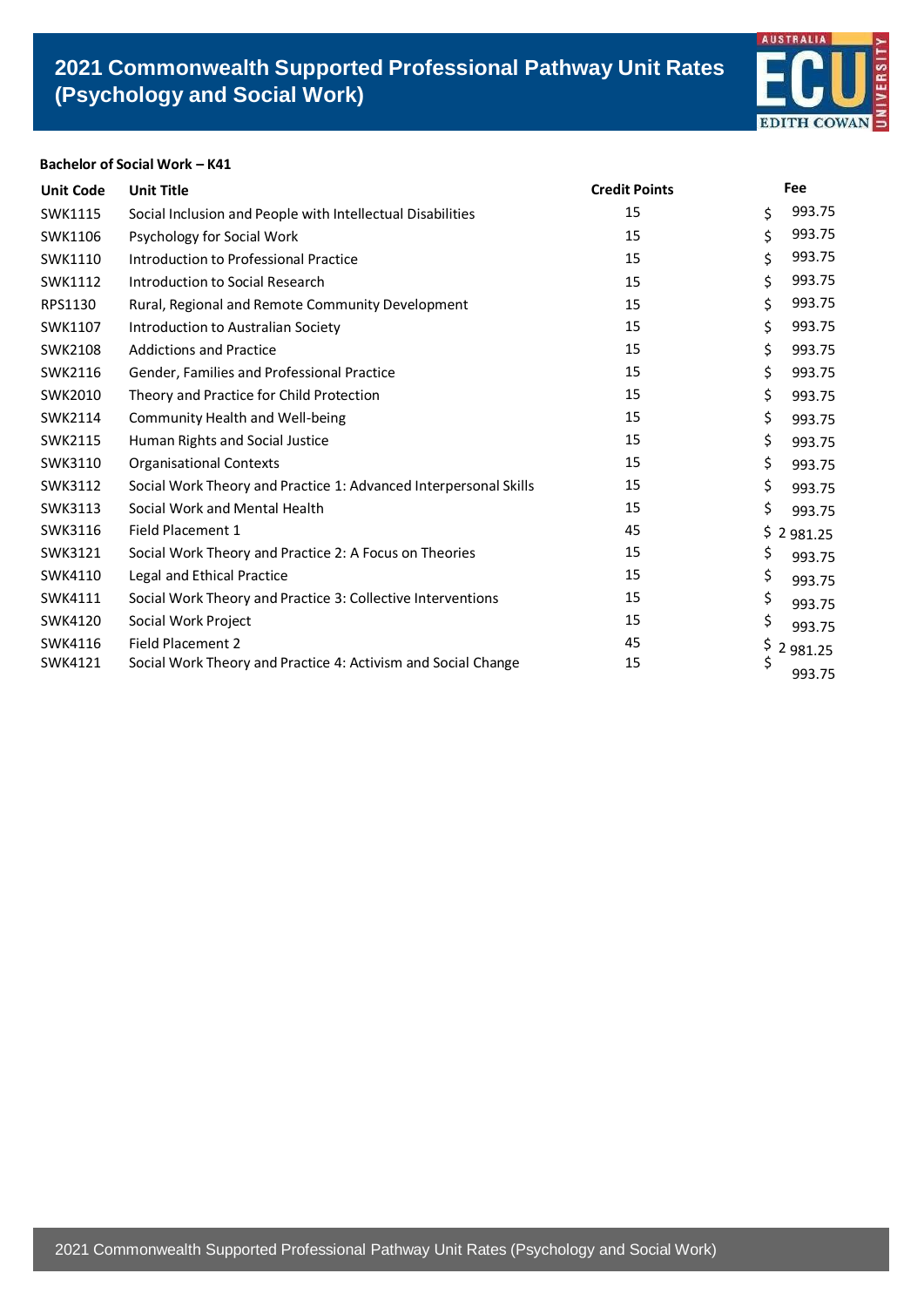

## **Bachelor of Social Work Honours – K42**

| <b>Unit Code</b> | <b>Unit Title</b>                                                | <b>Credit Points</b> | <b>Fee</b>   |
|------------------|------------------------------------------------------------------|----------------------|--------------|
| SWK1115          | Social Inclusion and People with Intellectual Disabilities       | 15                   | \$<br>993.75 |
| SWK1106          | Psychology for Social Work                                       | 15                   | \$<br>993.75 |
| SWK1110          | Introduction to Professional Practice                            | 15                   | \$<br>993.75 |
| SWK1112          | Introduction to Social Research                                  | 15                   | \$<br>993.75 |
| RPS1130          | Rural, Regional and Remote Community Development                 | 15                   | \$<br>993.75 |
| SWK1107          | Introduction to Australian Society                               | 15                   | \$<br>993.75 |
| <b>SWK2108</b>   | <b>Addictions and Practice</b>                                   | 15                   | \$<br>993.75 |
| SWK2116          | Gender, Families and Professional Practice                       | 15                   | \$<br>993.75 |
| SWK2010          | Theory and Practice for Child Protection                         | 15                   | \$<br>993.75 |
| SWK2114          | Community Health and Well-being                                  | 15                   | \$<br>993.75 |
| <b>SWK2115</b>   | Human Rights and Social Justice                                  | 15                   | \$<br>993.75 |
| SWK3110          | <b>Organisational Contexts</b>                                   | 15                   | \$<br>993.75 |
| SWK3112          | Social Work Theory and Practice 1: Advanced Interpersonal Skills | 15                   | \$<br>993.75 |
| SWK3113          | Social Work and Mental Health                                    | 15                   | \$<br>993.75 |
| SWK3116          | Field Placement 1                                                | 45                   | \$2,981.25   |
| SWK3121          | Social Work Theory and Practice 2: A Focus on Theories           | 15                   | \$<br>993.75 |
| SWK4110          | Legal and Ethical Practice                                       | 15                   | \$<br>993.75 |
| SWK4111          | Social Work Theory and Practice 3: Collective Interventions      | 15                   | \$<br>993.75 |
| <b>SWK5224</b>   | Social Work Honours Research Design                              | 15                   | \$<br>993.75 |
| <b>SWK5225</b>   | Social Work Honours Thesis                                       | 30                   | \$1,987.50   |
| SWK5115          | Field Placement 2: Honours                                       | 45                   | \$2,981.25   |